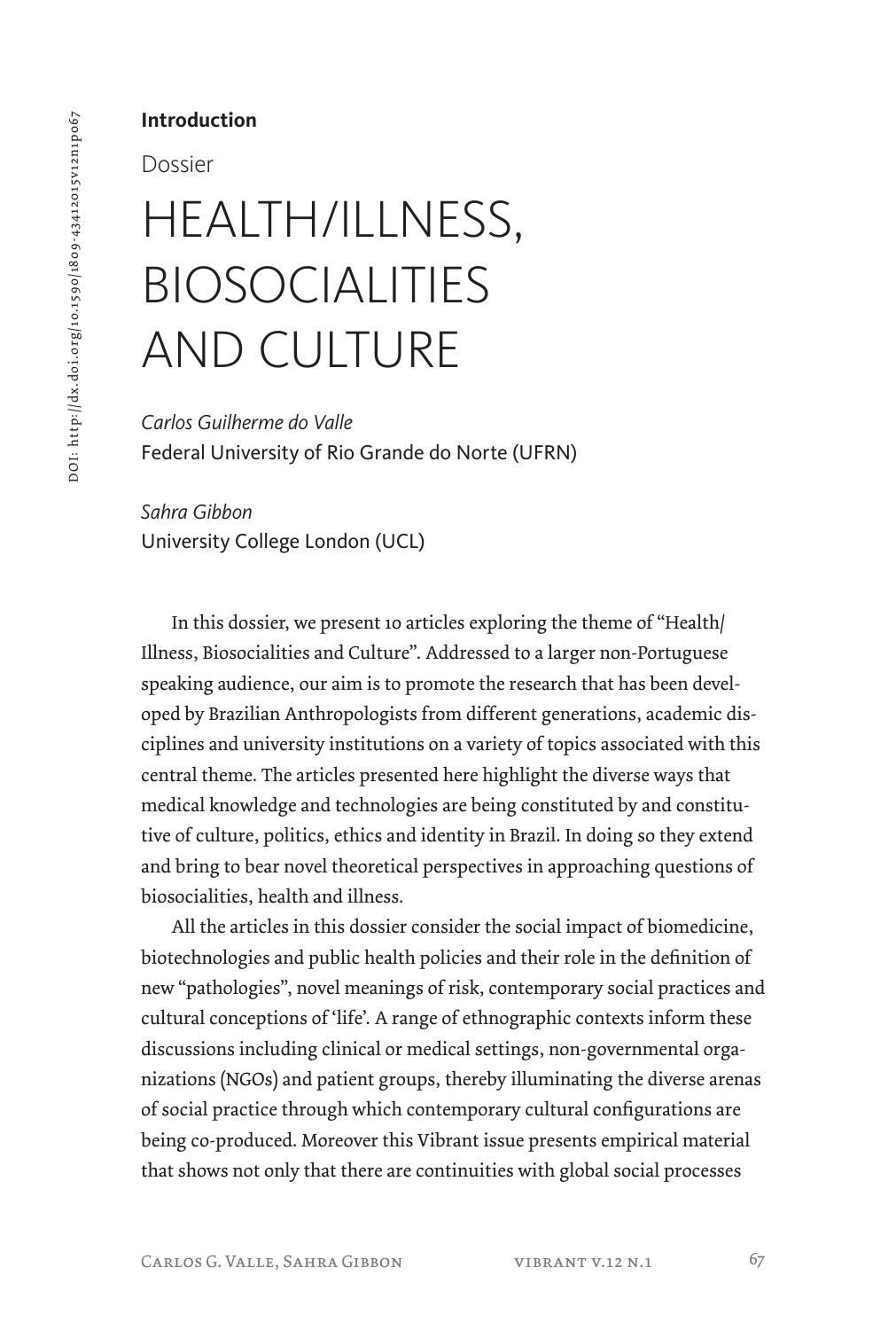but also how historical, political and cultural specificities of the Brazilian context inform these developments in unique ways.

In the wake of developments in genetics in the late 1990s, linked to high profile initiatives such as the Human Genome Project, North-American anthropologist Paul Rabinow, extending and transforming the theoretical paths initiated by Michel Foucault on biopower, observed the emergence of a historical context of "post-disciplinary rationality" he termed biosociality (1992; 1996; 1999; and also 2008). Different from either the anatomo-disciplinary practices of the body or the modern regulations of governmentality related to populations, which were mainly privileged by Foucault, the focus on the body and population in the context of biosociality would potentially be a novel configuration. For Rabinow, the questions and problems engendered by contemporary science and biomedicine, exemplified by research on the human genome in the late 1990s, held out the potential for greater transformation of identity and social life because of the capacity to transform and intervene on the biological. Thus in contrast to sociobiology where 'culture is constructed on the basis of a metaphor of nature' in biosociality 'nature will be modeled on culture understood as practice,…known and remade through technique (1996: 99). As a heuristic category, biosociality was therefore primarily conceived to highlight the new hybrid relationship between biology and culture. In this sense, as Rabinow subsequently suggested (2008), it might be thought of as an experimental tool for examining the interface between recent developments in the life sciences, social practices and individual and collective subjectivities. Of particular interest for many social scientists has been the focus on the transformations brought about by developments in genomics and identity (Rose and Novas 2005). Subsequent anthropological research in transnational and comparative arenas has illuminated the variable and diverse manifestations of biosocialities (Gibbon and Novas 2008; Gibbon et al. 2010). This work has highlighted both the limits and scope of transformations in identity, drawing attention to the way that continuities co-exist with novelty and posing new questions about the applicability of a notion of biosociality in particular disease fields and within specific national and transnational contexts (see Lock 2008; Weiner 2010; Raman and Tutton 2010 and Bharadwaj 2008).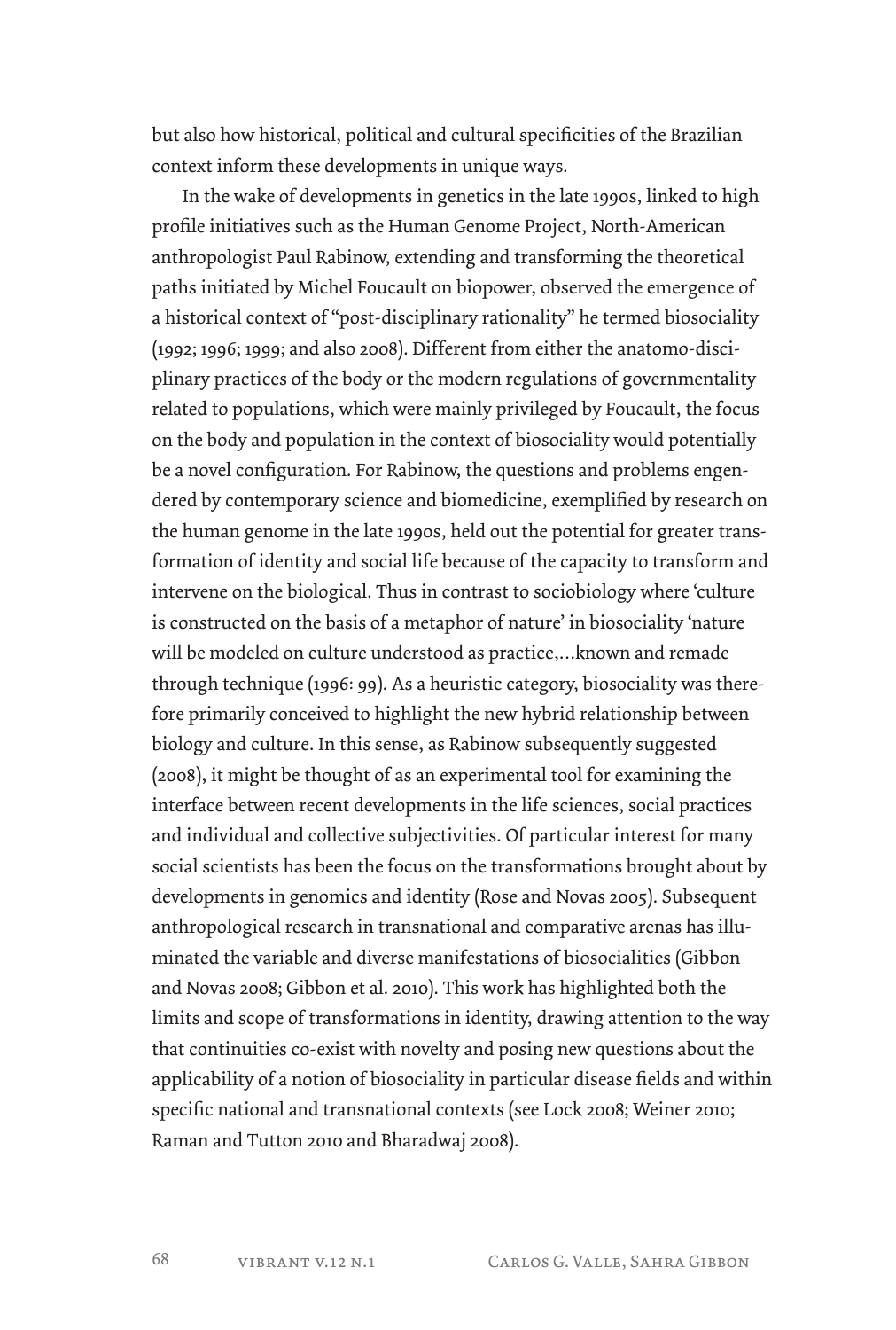The articles in this dossier extend and inform these comparative studies. All the articles compiled here show how in Brazil the practices, social forms and subjectivities that emerge in association with seemingly novel "practices of life" are co-produced at the interface with particular socio-cultural dynamics as much as they are informed by political, ethical and historical specificities. Of particular interest in the discussions outlined in this dossier are the way many of the empirical studies presented highlight the ongoing importance of social vulnerability and inequalities in examining how novel developments in the life and medical sciences inform social and cultural practices. While contemporary so called neo-liberal transformations in subjectivity and citizenship (Rose and Novas 2005) are acknowledged as relevant in many of the articles the impossibility of excluding an ongoing biopolitics of health is also brought to the fore. There is reference to a range of other social science and anthropological work that extends the boundaries of biosociality as defined by Rabinow. This includes differently constituted notions of biological citizenship as outlined in the work of Petryna in her work in post-communist Ukraine (2002) as well as Fassin's discussion of 'biolegitimacy' (2009). For many contributors questions of political legitimacy and health care inequities directly inform the scope and limits of how the biological and social are being co-configured in the context of developments in the life and medical sciences within Brazil.

In addition the papers presented here illuminate how in Brazil specific historical processes of social differentiation associated with gender, sexuality, race/ethnicity and class play a role in constituting various biosocialities. Of particular note are recent anthropological studies examining the fraught and complex relationship between developments in population and medical genetics and issues of race and ethnicity in Brazil (Santos & Maio 2004). These studies show how the transnational configuration of genetic ancestry and molecularized categories of population difference are dynamically informed by Brazilian histories of racial classification and discrimination, national and nationalizing discourses celebrating race mixture, as well as contemporary attention to multiculturalism in the realm of health and education (Kent et al. 2014). The articles in this dossier focus on diverse categories of social difference, most prominently gender and sexuality (see Rohden), yet show equal attention to historical and cultural specificity.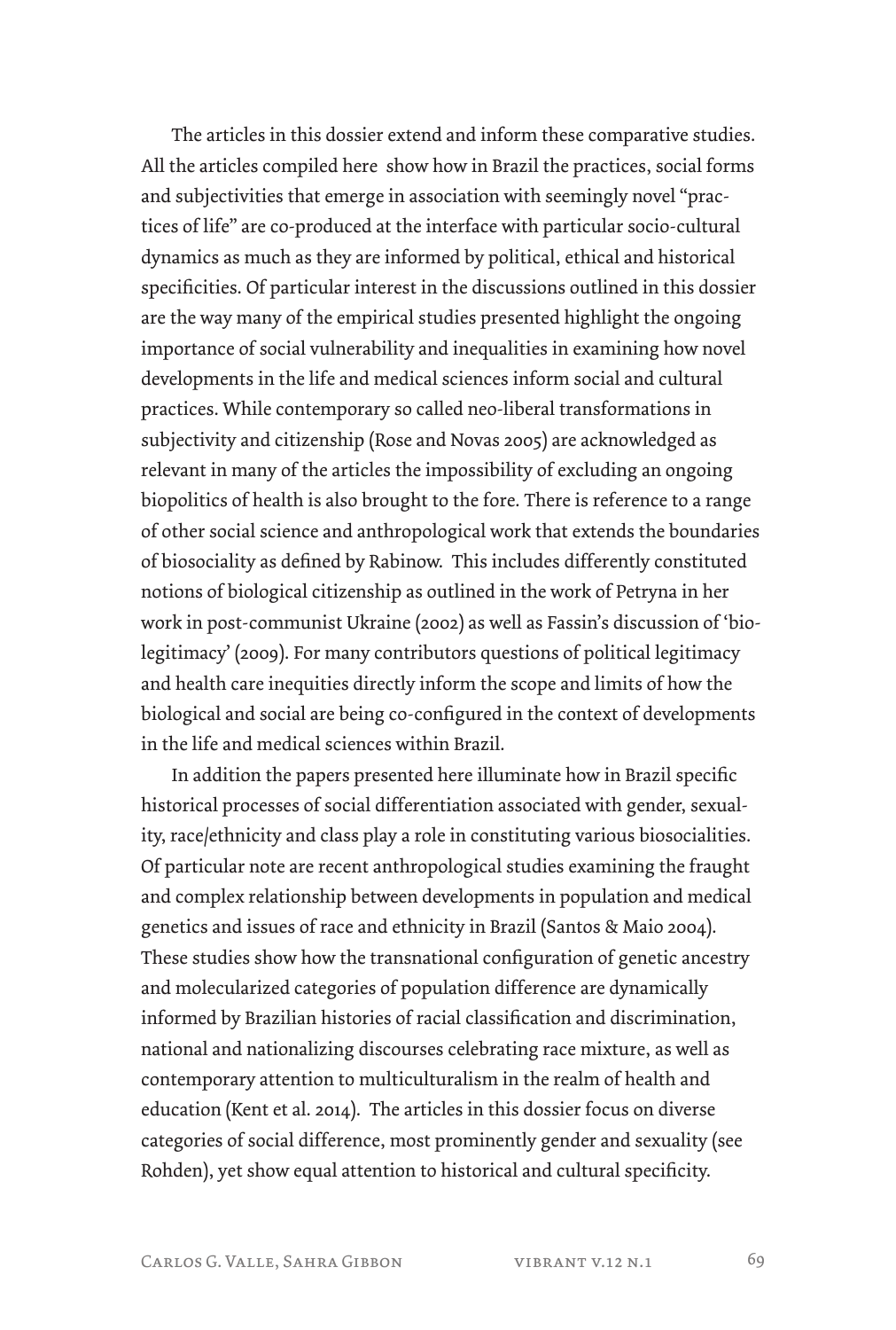Similarly in examining how biomedicine and biomedical technologies are central to the 'making up' of groups and individual as well as collective identities, these articles highlight the on-going relevance of long standing political controversies and disputes related to abortion in Brazil (Macedo and Luna), the politics of mental health (Maluf ), the relevance of Brazilian health policy towards indigenous peoples (Teixeira & Dias da Silva) as well as the particular modes through which health activism has unfolded in Brazil (Fonseca, Aureliano, and Camargo da Silva).

While genomics and developments in genetic medicine have provided the impetus for many anthropologists examining the dynamic relationship between subjectivities and novel biomedical knowledge and technologies, a much wider range of health arenas and interventions are encompassed under this shifting socio-cultural terrain, as testified by this collection. The paper for instance by Rohden illustrates how recent non-genetic health technologies, namely pharmaceuticals and diagnostic testing, inform and are dynamically informed by gendered cultures of activism and identity. Nevertheless a number of genetic technologies are examined in this special edition of Vibrant illuminating aspects that reflect particular socio-cultural issues of relevance in Brazil. While the use of DNA to articulate biogenetic relatedness has been widely explored in diverse cultural arenas beyond Brazil (Rabinow 1999; Finkler 2000) in the articles presented we see how this is both reproduced and questioned by Brazilian adoptees (Allebrandt) and also used in the pursuit of legal repatriation of human rights violations in the historical context of the clinical management of Hansen's Disease also know as Leprosy (Fonseca). In both cases DNA and genetic testing constitute what Fonseca calls a 'fragile' truth subject always to social and cultural mediations within and between kin, health practitioners or scientific researchers or activist organizations and legal processes. The paper by Aureliano sheds further light on how medical genetics is unfolding in the context of 'rare' disease in Brazil in an arena where rights to health (and medications) are being increasingly politicized and where moral obligations between kin unfold in ways that are described by Aureliano as constituting a 'familiarization' of genetics. DNA, genetic information and technologies far from being totalizing or asocial in their impact are therefore shown in the articles presented here as imbricated with moral and affective meanings, as well as being co-configured within institutionalized settings of the clinic or the judiciary.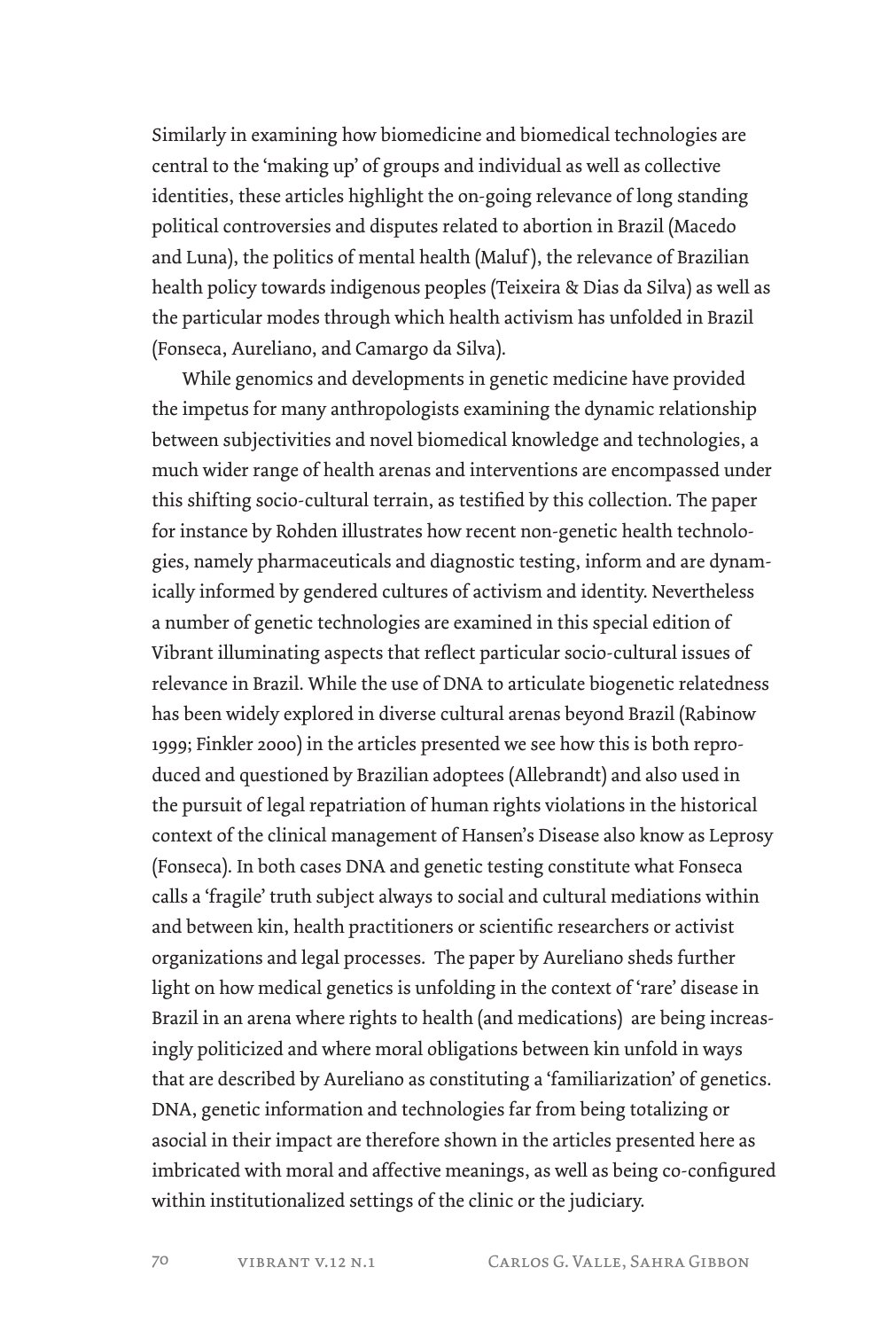The dynamic arena of reproductive technologies has, like genetic medicine and technology, been of intense interest to many anthropologists examining technological interventions on the reproduction of life and the processes of naturalization and de-naturalisation that these practices seem to constitute and bring forth (Franklin 2003, Thompson 2005) While novel techniques such as Human Embryonic Stem Cell research, which now depends upon and should be 'is productive of reproductive interventions such as IVF, would seem to illustrate the extent of being 'after nature' (Strathern, 1992) the instability of the biological and its ongoing ability to signify in both deterministic and non-determinstic ways suggest complex configurations of the natural and the social in these contexts. This is reflected in Luna's study of how questions of human rights have played out in debates about of the use of embryonic stem cell research in Brazil. She shows how the fiercely contested question of abortion informs how sociality and personhood of the embryos are brought to bear on ethical and legal decisions relating to the use of and research with stem cells. The novelty of not necessarily being 'after nature' but potentially post-human is explored in the article by Segata. Examining animal-human biosocialities in the context of a diagnosis of depression among pet dogs in Southern Brazil, he shows how a biomedical model of human health is made relevant in relation to animals, including the popular use of psychiatric drugs.

Reflecting the need to account for and attend to the biopolitics *and* biosocialities of health and illness many authors discuss the implications brought about by changing public health policies in Brazil, particularly in a context where the judicialization of health has become a growing and widespread phenomenon (Biehl and Petryna 2011 and 2013). Here the concrete properties and scope of an emerging politics of recognition have come to the fore where the demands of specific rights, especially rights and justice related to health and illness, are playing out in diverse social, public and personal spheres. A critical perspective on issues of citizenship and rights are explored in many of the articles in this special edition, including the works of Fonseca, Maluf, Aureliano, Teixeira/Dias, and Camargo da Silva.

It is important to recognize how political issues are central to understanding a wide field of research in Brazilian Anthropology. As a specific academic tradition, it has a complex relationship with research exploring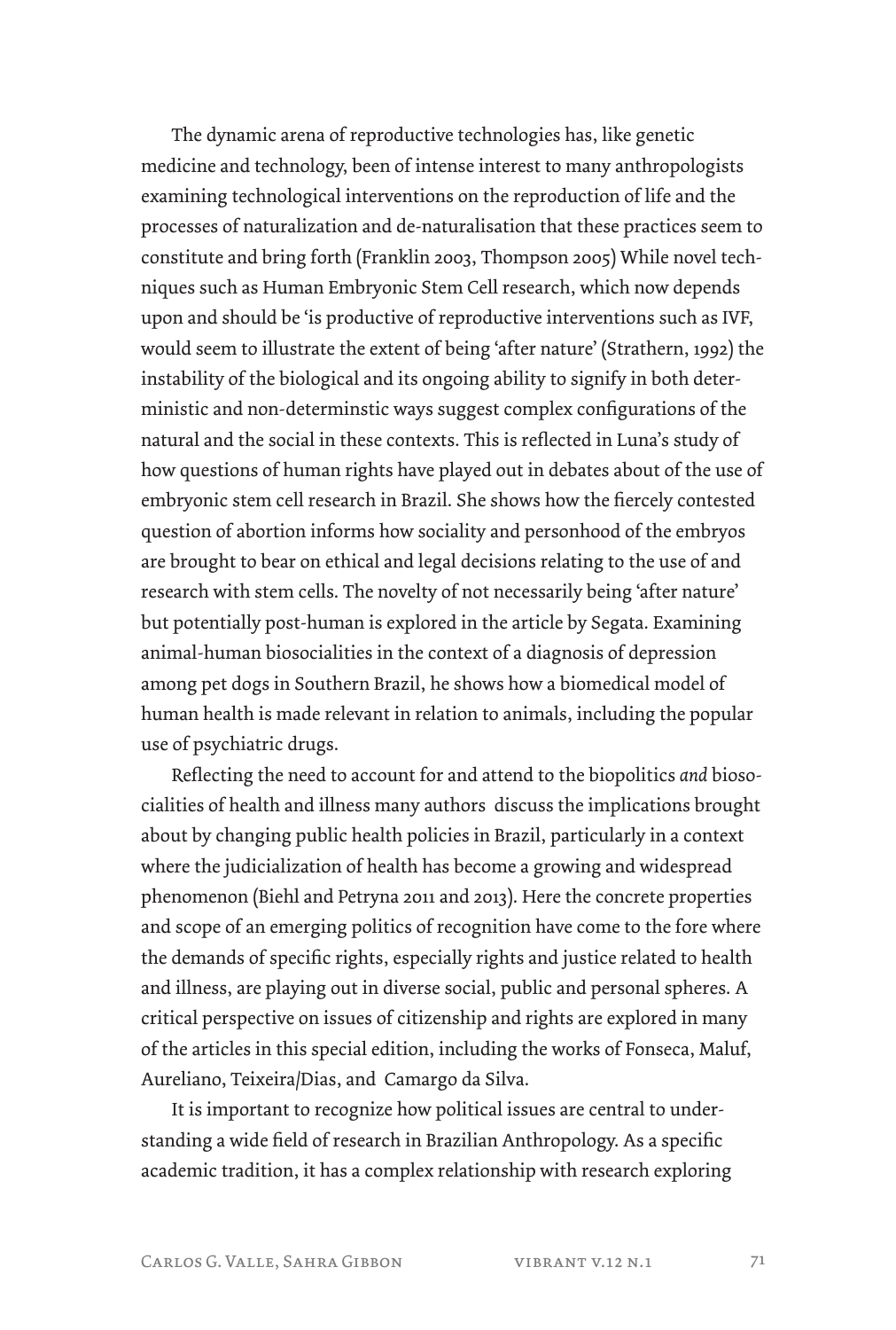questions and processes of nation-building and citizenship precisely because it is a process that anthropology has been central to facilitating as well as researching (Peirano 1991, 1998, 2005). Many Brazilian anthropologists have historically positioned themselves in the public sphere, dealing with many different issues related to the rights of traditional communities (indians; *quilombolas* - black rural communities; peasants, fishing communities) to the rights of women, LGBT communities, but also social demands of health movements and activisms; all areas where the Brazilian Anthropological Association has been politically visible and active also. The articles presented here continue therefore a long tradition showing how anthropologists mediate morally polemic topics such as abortion (Naara Luna) or participate in discussions on governmental policy in relation to indigenous peoples and health (Teixeira & Dias da Silva).

To conclude, our aim in bringing to fruition this dossier is that the articles published here will contribute to strengthen the dialogue and the engagement between different anthropologies within and beyond Brazil and facilitate critical discussion and engagement with the continuities and transformations in health, illness, identity and culture.

#### **Acknowledgements**

This dossier has been the product of many individual contributions. We would first like to thank all contributors for their time and effort in making this edition possible. We also extend our gratitude and thanks to Ricardo Ventura Santos, whose input at an earlier stage in the development of this edition were invaluable, and also the editors of Vibrant, Peter Fry and Carmen Rial, who have patiently guided us through all stages of producing this special edition.

#### **References**

BHARADWAJ, Aditya. 2008. "Biosociality to bio-crossings: encounters with assisted conception and embryonic stem cells in India". In: S. Gibbon and C. Novas (eds.), *Genetics, biosociality and the social sciences: making biologies and identities*. London: Routledge. pp. 98-117.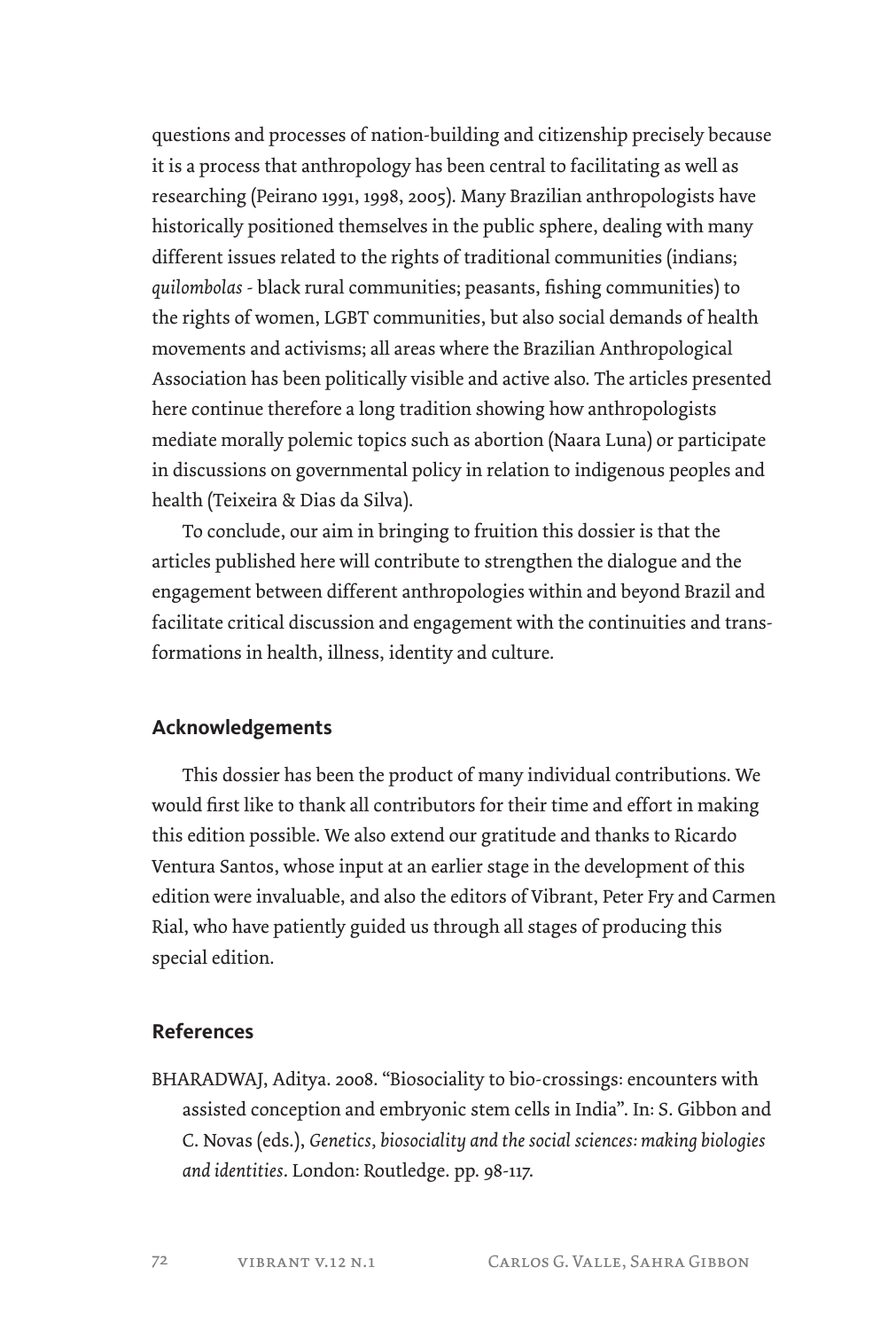- BIEHL, João G.; PETRYNA, Adriana. 2011. "Bodies of rights and therapeutic markets". *Social Research: An International Quarterly,* 78: 359-386.
- \_\_\_\_. 2013. "Critical global health". In: J. Biehl and A. Petryna, *When people come first: critical studies in global health.* Princeton, NJ: Princeton University Press. pp. 1-23.
- FASSIN, Didier. 2009. "Another politics of life is possible". *Theory, Culture, and Society*, 26(5): 44-60.
- FINKLER, Kaja. 2000. *Experiencing the new genetics: family and kinship on the medical frontier.* Pennsylvania: University of Pennsylvania Press.
- FRANKLIN, Sarah. 2003. "Re-thinking nature-culture: anthropology and the new genetics". *Anthropological Theory,* 3: 65-85.
- GIBBON, Sahra. 2007. *Breast cancer genes and the gendering of knowledge; science and citizenship in the cultural context of the 'New Genetics'*. London: Palgrave Macmillan, Basingstoke.
- \_\_\_\_\_.; NOVAS, Carlos. (eds.). 2008. *Biosocialities, genomics and the social sciences; making biologies and identities*. London: Routledge.
- \_\_\_\_.; KAMPRIANI, E.; ZUR NIEDEN, Andrea. 2010. "BRCA patients in Cuba, Greece and Germany: comparative perspectives on public health, the state and the partial reproduction of 'neoliberal' subjects". *Biosocieties*, 5: 440–466.
- KENT, Michael; SANTOS, Ricardo V.; WADE, Peter. 2014. "Negotiating imagined genetic communities: unity and diversity in Brazilian science and society". *American Anthropologist,* 116: 736-748
- LOCK, Margaret. 2008. "Biosociality and susceptibility genes: a cautionary tale". In: S. Gibbon; C. Novas (eds.), *Biosocialities, identity and the social sciences; making biologies and identity.* London: Routledge. pp. 56-78.
- PEIRANO, Mariza. 1991. *Uma antropologia no plural: três experiências contemporâneas.* Brasília: Editora Universidade de Brasília.
- \_\_\_\_. 1998. "When anthropology is at home: the different contexts of a single discipline". *Annual Review of Anthropology*, 27: 105-128.
- \_\_\_\_. 2005. "A guide to anthropology in Brazil". *Vibrant*, 2(1/2): 54-87.
- PETRYNA, Adriana. 2002. *Life exposed. Biological citizens after Chernobyl.*  Princeton: Princeton University Press.
- RABINOW, Paul. 1992. "Artificiality and Englightenment: from sociobiology to biosociality". In: J. Crary; S. Kwinter (eds.), *Zone 6: incorporations*. New York: Zone. pp. 234-252.